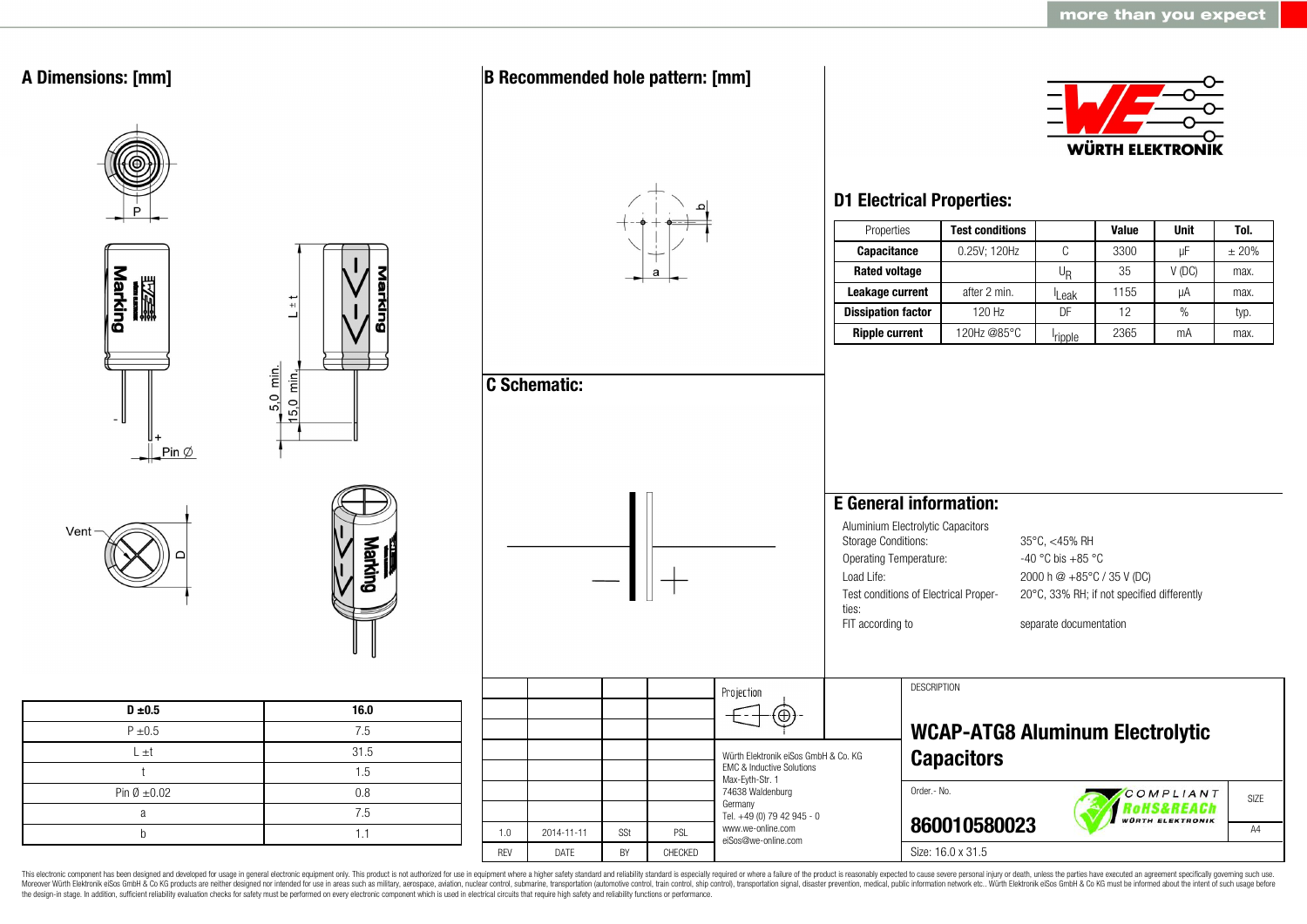

# **Component Marking:**

| <b>Print</b>         | <b>Description</b>                                     |  |  |  |
|----------------------|--------------------------------------------------------|--|--|--|
| $1st$ Line           | Capacitance value: 3300 µF & Rated voltage: 35 V (DC)  |  |  |  |
| $2nd$ Line           | WCAP-ATG8 & max. operating temperature $+85^{\circ}$ C |  |  |  |
| 3 <sup>rd</sup> Line | Datecode: YWW                                          |  |  |  |
| 4 <sup>th</sup> Line | VENT marking                                           |  |  |  |

# **D2 Multiplier for Ripple Current vs. Frequency:**

| C [µF]/ Frequency [Hz] | 60 (50) | 120  | 400  | 1000 | 10000 | 50000-100000 |
|------------------------|---------|------|------|------|-------|--------------|
| $C \leq 10$            | 0.80    | .00. | 1.30 | 1.45 | 1.65  | 1.70         |
| $10 < C \le 100$       | 0.90    | .00. | 1.23 | .36  | 1.48  | 1.53         |
| $100 < C \le 1000$     | 0.10    | .00. | 1.16 | .25  | 1.35  | 1.38         |
| 1000 < C               | 0.11    | .00  | 1.11 |      | 1.25  | 1.28         |

|            |            |           |         | Projection<br>$\Theta$                                                       | <b>DESCRIPTION</b><br><b>WCAP-ATG8 Aluminum Electrolytic</b> |
|------------|------------|-----------|---------|------------------------------------------------------------------------------|--------------------------------------------------------------|
|            |            |           |         | Würth Elektronik eiSos GmbH & Co. KG<br><b>EMC &amp; Inductive Solutions</b> | <b>Capacitors</b>                                            |
|            |            |           |         | Max-Eyth-Str. 1<br>74638 Waldenburg<br>Germany                               | Order.- No.<br>COMPLIANT<br>SIZE<br>Rohs&REACh               |
| 1.0        | 2014-11-11 | SSt       | PSL     | Tel. +49 (0) 79 42 945 - 0<br>www.we-online.com<br>eiSos@we-online.com       | <b>WÜRTH ELEKTRONIK</b><br>860010580023<br>A4                |
| <b>REV</b> | DATE       | <b>BY</b> | CHECKED |                                                                              | Size: 16.0 x 31.5                                            |

This electronic component has been designed and developed for usage in general electronic equipment only. This product is not authorized for use in equipment where a higher safety standard and reliability standard is espec Moreover Würth Elektronik eiSos GmbH & Co KG products are neither designed nor intended for use in areas such as military, aerospace, aviation, nuclear control, submarine, transportation (automotive control), stain control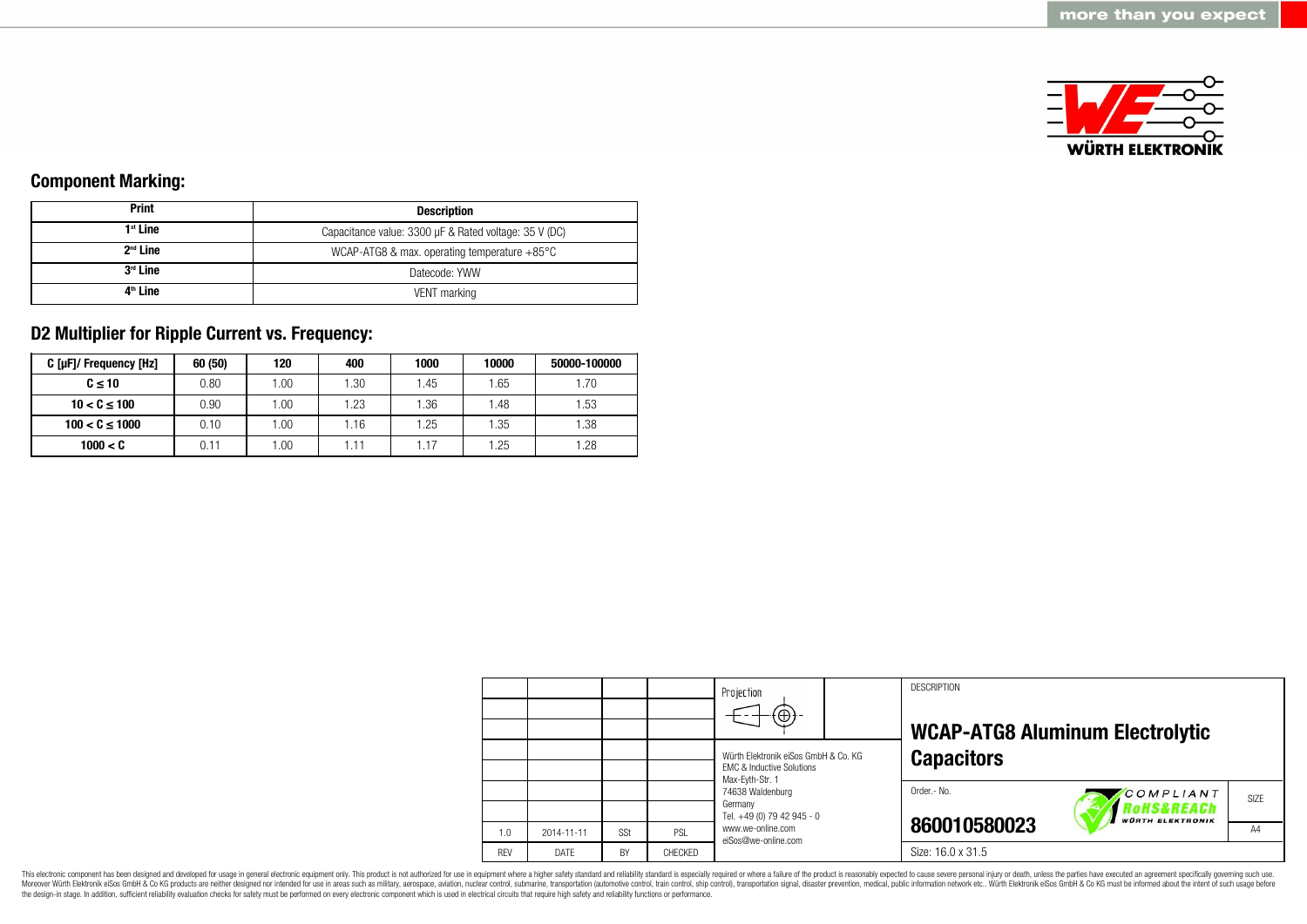# **H Soldering Specifications:**



# **H4: Classification Wave Soldering Profile: H5: Classification Wave Profile**



continuous black line - typical temperature procedure ------ interrupted blue line - min temperature procedure ------ interrupted red line - max temperature procedure

| <b>Profile Feature</b>                                                                                                                                                                          | <b>Pb-Free Assembly</b>                                             | <b>Sn-Pb Assembly</b>                                               |
|-------------------------------------------------------------------------------------------------------------------------------------------------------------------------------------------------|---------------------------------------------------------------------|---------------------------------------------------------------------|
| Preheat<br>- Temperature Min (T <sub>smin</sub> )<br>- Temperature Typical (T <sub>stypical</sub> )<br>- Temperature Max (T <sub>smax</sub> )<br>- Time $(t_s)$ from $(T_{smin}$ to $T_{smax})$ | $100^{\circ}$ C<br>$120^{\circ}$ C<br>$130^{\circ}$ C<br>70 seconds | $100^{\circ}$ C<br>$120^{\circ}$ C<br>$130^{\circ}$ C<br>70 seconds |
| $\triangle$ preheat to max Temperature                                                                                                                                                          | $150^{\circ}$ C max.                                                | $150^{\circ}$ C max.                                                |
| Peak temperature $(T_n)$                                                                                                                                                                        | $250^{\circ}$ C - 260 $^{\circ}$ C                                  | $235^{\circ}$ C - 260 $^{\circ}$ C                                  |
| Time of actual peak temperature $(t_n)$                                                                                                                                                         | max. 10 seconds<br>max. 5 second each wave                          | max. 10 seconds<br>max. 5 second each wave                          |
| Ramp-down rate<br>- Min<br>- Typical<br>- Max                                                                                                                                                   | $\sim$ 2 K/s<br>$\sim$ 3.5 K/s<br>$\sim$ 5 K/s                      | $\sim$ 2 K/s<br>$\sim$ 3.5 K/s<br>$~5$ K/s                          |
| Time $25^{\circ}$ C to $25^{\circ}$ C                                                                                                                                                           | 4 minutes                                                           | 4 minutes                                                           |

refer to EN 61760-1:2006

|            |             |     |         | Projection<br>$\bigoplus$                                                                                                                                                                                |  | <b>DESCRIPTION</b> | <b>WCAP-ATG8 Aluminum Electrolytic</b>             |                |  |
|------------|-------------|-----|---------|----------------------------------------------------------------------------------------------------------------------------------------------------------------------------------------------------------|--|--------------------|----------------------------------------------------|----------------|--|
|            |             |     |         | Würth Elektronik eiSos GmbH & Co. KG<br><b>EMC &amp; Inductive Solutions</b><br>Max-Evth-Str. 1<br>74638 Waldenburg<br>Germany<br>Tel. +49 (0) 79 42 945 - 0<br>www.we-online.com<br>eiSos@we-online.com |  | <b>Capacitors</b>  |                                                    |                |  |
|            |             |     |         |                                                                                                                                                                                                          |  | Order.- No.        | COMPLIANT<br>'oHS&REACh<br><b>WÜRTH ELEKTRONIK</b> | SIZE           |  |
| 1.0        | 2014-11-11  | SSt | PSL     |                                                                                                                                                                                                          |  | 860010580023       |                                                    | A <sub>4</sub> |  |
| <b>REV</b> | <b>DATE</b> | BY  | CHECKED |                                                                                                                                                                                                          |  | Size: 16.0 x 31.5  |                                                    |                |  |

This electronic component has been designed and developed for usage in general electronic equipment only. This product is not authorized for use in equipment where a higher safety standard and reliability standard and reli Moreover Würth Elektronik eiSos GmbH & Co KG products are neither designed nor intended for use in areas such as military, aerospace, aviation, nuclear control, submarine, transportation (automotive control), stain control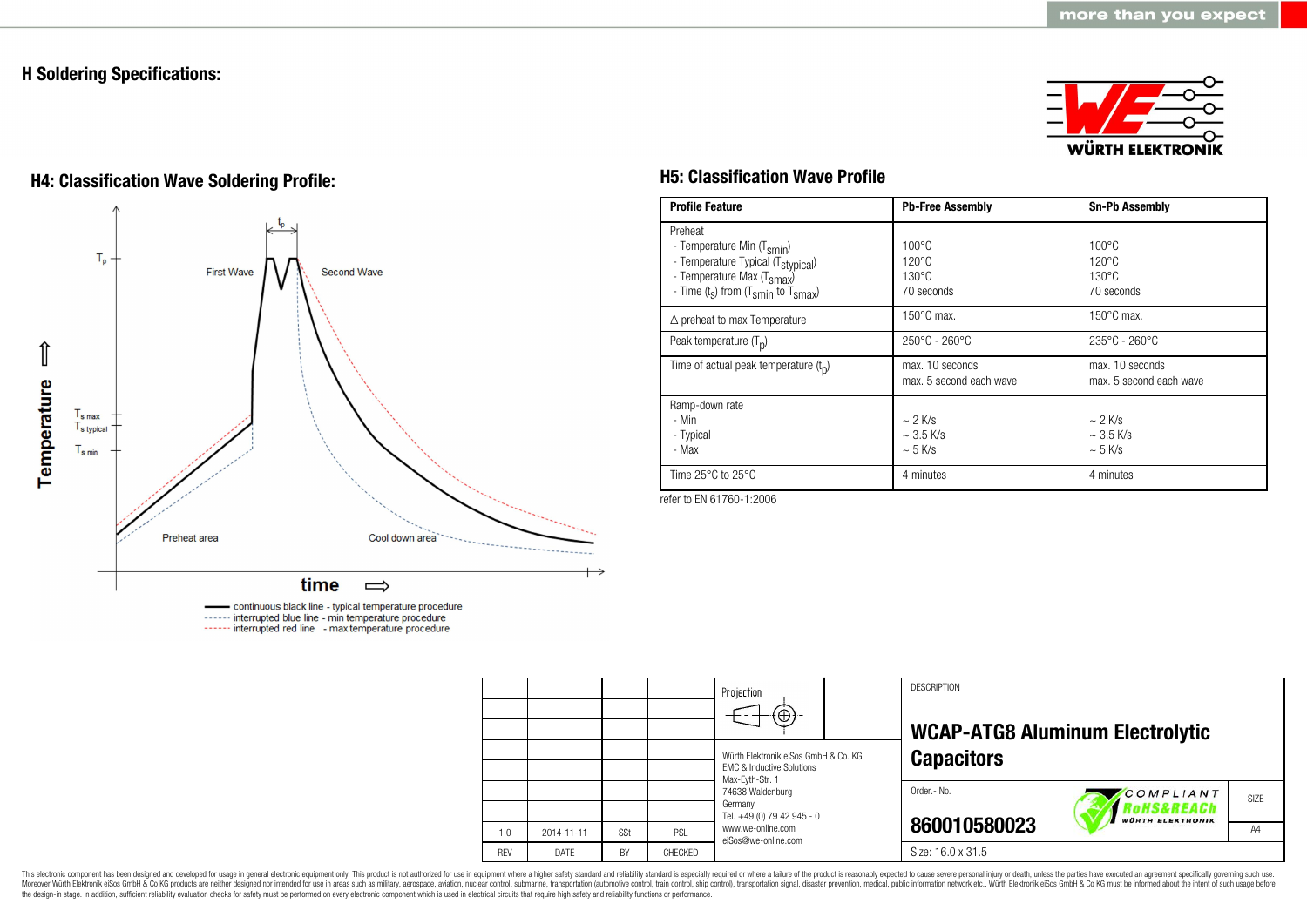# **I Cautions and Warnings:**

# **The following conditions apply to all goods within the product series of WCAP-ATG8 of Würth Elektronik eiSos GmbH & Co. KG:**

# **1.1 Polarity**

An Aluminum Electrolytic Capacitor has a polarity. In operation this polarity needs to be considered and adhered. Reverse voltage can damage or destroy an Aluminum Electrolytic Capacitor. This can finally lead to a malfunction. If the polarity in a circuit will be switched or possibly can be reversed, the usage of a non-polar capacitor shall be applied. The polarity of an Aluminum Electrolytic Capacitor is for THT radial types marked like following.

The terminal with shorter lead wire marks the negative terminal. On the sleeve the negative terminal is marked with a color band and thereon are minus signs given. For further details see technical drawing on A1 dimensions in this datasheet.

# **1.2 Overvoltage**

Avoid any overvoltage and do not apply a continuous overvoltage. If an overvoltage is applied to the capacitor, the leakage current can increase drastically. The applied working voltage is not allowed to exceed the rated working voltage of the specific capacitor.

## **1.3 Operating Temperature**

The capacitor shall not be operated above the operating temperature, which is stated within this datasheet of the specific capacitor. The achievable lifetime of the capacitor is correlating to the applied temperature. In order to achieve the maximum lifetime, the capacitor should be operated by the lowest possible temperature conditions within the application.

#### **1.4 Ripple Current**

The applied ripple current shall not exceed the specified maximum ripple current of the capacitor.

If a higher ripple current is applied as permitted, it can cause excessive heat generation and higher temperature inside the capacitor. This happens due to pole change effects, if ripple current is applied to the capacitor. This can result in damage or lifetime shortage of the capacitor and may cause deterioration.

Electrolytic capacitors are regularly not designed for usage in AC applications and ripple current is applied / based due to parasitic effects on DC signal.

Please see electrical specification within this datasheet for maximum allowed ripple current.

## **1.5 Charge and Discharge**

Frequent and quick charge / discharge cycles may generate heat inside the capacitor. In worst case this can cause a decrease of capacitance, an increase of leakage current or breakdown.

Applications with rapid charge and discharge cycles should be avoided. For assistance with your application please consult our technical support.

## **1.6 Vent**

On most Aluminum Electrolytic Types types, a predetermined breaking point is given on the top of the component, which is the so called vent. The vent is there to assure a possible pressure relief and to avoid that the capacitor can explode due to internal pressure, which can occur by applying reverse voltage or a too high ripple current.

A space of at least 3mm above the vent is recommended, in order to assure the full function of the vent. If less space is present the vent maybe cannot operate correctly / completely.

## **1.7 Sleeve**

The sleeve material consists of PVC (polyvinyl-chloride). If excessive heat is applied to the sleeve (e.g. soldering process, etc.) the sleeve may crack or deform.

If the capacitor will be exposed to xylene, toluene or likewise and will be afterwards heated, the sleeve may crack or deform.

The sleeve does not assure any electrical insulation. It is to avoid to use / place the product on a spot where electrical insulation is needed. To assure electrical insulation, especially to the case of capacitor, further actions need to be taken.

## **1.8 Storage Conditions**

The storage conditions for a capacitor are recommended to be 5 °C up to 35 °C and less than 75 % rel. humidity.

Do not expose the capacitor to environments with hazardous gas, ozone, ultraviolet rays or any kind of radiation. Avoid any contact of the capacitor with direct sunshine, saltwater, spray of water or types of oil during storage..

If a capacitor is stored for a long time without applying voltage or storage conditions of 35 °C or above and more than 75 % relative humidity, the leakage current may increase.

The leakage current will return to normal level when applying the rated voltage to the capacitor before use. If the capacitor was stored for more than 6 months, it is recommended to apply DC working voltage to the capacitor for 30 minutes through a 1 kΩ protective series resistor. All products shall be used before the end of the period of 12 months based on the product date code, if not a 100 % solderability cannot be guaranteed. The capacitance tolerance as specified within the datasheet is only valid on the date of delivery.

## **1.9 Wave Soldering**

The detailed soldering instruction is given within Soldering Specification in this datasheet.

During wave soldering only the pins / terminals should have contact with hot solder bath / wave. Assure that no direct contact of capacitor body with hot solder bath / wave or any other component will happen. Soldering must be done from the opposite PCB side where capacitor body is placed.

|            |             |     |         | Projection<br>$\bigoplus$                                                                       |  | <b>DESCRIPTION</b> | <b>WCAP-ATG8 Aluminum Electrolytic</b>             |                   |  |
|------------|-------------|-----|---------|-------------------------------------------------------------------------------------------------|--|--------------------|----------------------------------------------------|-------------------|--|
|            |             |     |         | Würth Elektronik eiSos GmbH & Co. KG<br><b>EMC &amp; Inductive Solutions</b><br>Max-Evth-Str. 1 |  | <b>Capacitors</b>  |                                                    |                   |  |
|            |             |     |         | 74638 Waldenburg<br>Germany<br>Tel. +49 (0) 79 42 945 - 0                                       |  | Order.- No.        | COMPLIANT<br>RoHS&REACh<br><b>WÜRTH ELEKTRONIK</b> | SI <sub>7</sub> F |  |
| 1.0        | 2014-11-11  | SSt | PSL     | www.we-online.com<br>eiSos@we-online.com                                                        |  | 860010580023       |                                                    | A4                |  |
| <b>RFV</b> | <b>DATF</b> | BY  | CHECKED |                                                                                                 |  | Size: 16.0 x 31.5  |                                                    |                   |  |

This electronic component has been designed and developed for usage in general electronic equipment only. This product is not authorized for use in equipment where a higher safety standard and reliability standard is espec Moreover Würth Elektronik eiSos GmbH & Co KG products are neither designed nor intended for use in areas such as military, aerospace, aviation, nuclear control, submarine, transportation (automotive control), tain control) the design-in stage. In addition, sufficient reliability evaluation checks for safety must be performed on every electronic component which is used in electrical circuits that require high safety and reliability functions

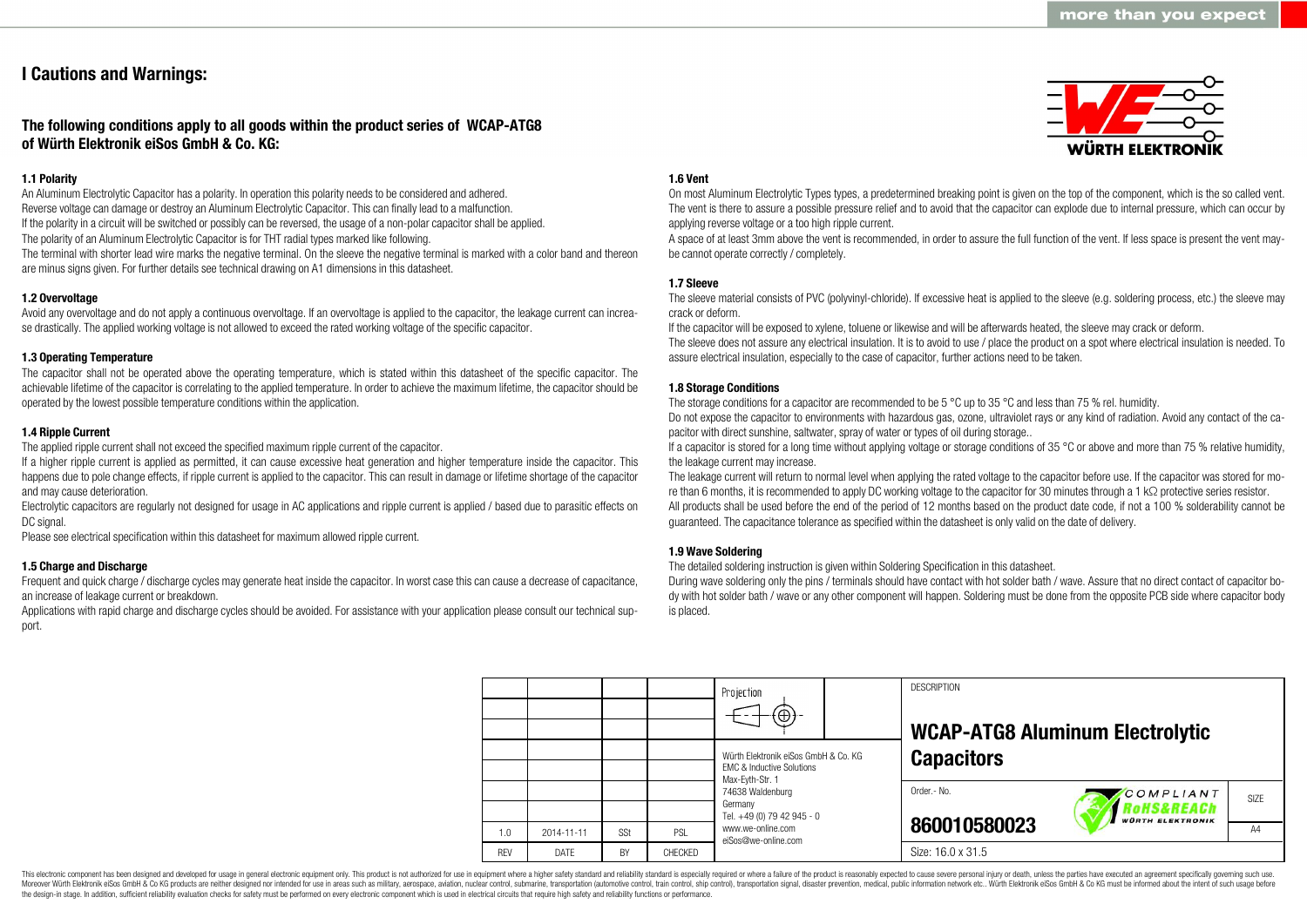# **I Cautions and Warnings (2):**

**The following conditions apply to all goods within the product series of WCAP-ATG8 of Würth Elektronik eiSos GmbH & Co. KG:**

# **1.10 Hand Soldering**

Take care that the tip of solder iron will only contact pins or leadframe of the capacitor to avoid any possible damage of the capacitor.

## **1.11 Cleaning**

Do not wash the assembled capacitors with the following cleaning agents:

- •petroleum system solvents: may cause degeneration of the rubber seal material
- •alkali system solvents: may cause corrosion and dissolve of the aluminum case
- •halogenated solvents: may cause corrosion and failure of the capacitor
- •acetone: component marking may be erased
- •xylene: may cause deterioration of the rubber seal material
- Verify the following points when washing is are applied to capacitors:
- •Please monitor conductivity, ph-value, specific gravity and the water content of cleaning agents. Contamination adversely affects these characteristics.
- •Be sure to not expose the capacitors under solvent rich conditions or keep capacitors inside a closed container. In addition, please dry the solvents on the PCB and the capacitor sufficiently with an air knife (temperature should be less than the maximum rated category temperature of the capacitor) for 10 minutes.
- •Capacitors can be characteristically and catastrophically damaged by halogen ions, particularly by chlorine ions. The degree of the damage mainly depends upon the characteristics of the electrolyte and rubber seal material. When halogen ions come into contact with the inside of the capacitors, the foil may corrode, when a voltage is applied. This corrosion causes an extremely high leakage current, which results in venting and an open circuit defect.

All other cleaning processes and cleaning agents are not approved by Würth Elektronik eiSos. All cleaning methods need to be tested and validated by the customer.

## **1.12 Adhesives and Coating Materials**

The usage of any adhesive or coating material, which is containing halogenated solvents, is not allowed. Before applying adhesives or coating materials, make sure that the following points are fulfilled:

- •Take care that the surface and capacitor is dry and clean before applying adhesive or coating, to avoid any contamination with flux residues or cleaning solvents.
- •Assure that no flux residue or spot is left between the rubber seal material of the capacitor and the PCB.
- •Do not fully cover the entire rubber seal surface with adhesive, coating or molding materials. Otherwise the covering of the full rubber seal surface may restrain the natural diffusion of hydrogen gas. Block maximum 80% of the sealed section of a capacitor.
- •If the used adhesive, coating or molding material is containing halogen ions in a large amount, the halogen ions can diffuse and creep into



the capacitor and can damage the capacitor. Both above explained circumstances can result in serious failures.

- •Follow the specified heating and curing instructions given by supplier of the used adhesive or coating material. Avoid excessive pressure or heat on the capacitor by applying coating or adhesive.
- •Take care that hardening of adhesive, coating material was correctly done, so that no solvents do remain.
- •Be aware, that used solvents within adhesive and coating materials can damage the sleeve of the capacitor and can result in changes of the appearance of the sleeve (color, shine and marking).

#### **1.13 Mechanical Stress on lead wire and terminal**

Do not stress the capacitor with the following actions:

- •Applying any excessive force to the lead wire or terminal.
- •Move or turn the capacitor after soldering to the PCB.
- •Bending pins after soldering.
- •Carrying the PCB by picking / holding the board via a capacitor.

#### **1.14 Operation and Usage of the Capacitor**

In operation and usage take care about the following points.

Do not use the capacitor within the following environmental conditions:

- •Environment with high mechanical stress / shocks or vibration (please see this specific datasheet for permitted limits).
- •Environment with high amount of damp condensation, water or types of oil.
- •Direct sunlight, ozone, any kind of radiation or ultraviolet rays.
- •Toxic gases (e.g. ammonium, chlorine and compounds, bromine and compounds, hydrogen sulfide, sulfuric acid).
- User should never touch the terminals of the capacitor directly.

Avoid short circuit between terminals with any kind of conductive material (e.g. metal, fluid, acid, alkaline solution).

#### **1.15 Maintenance**

For industrial applications it is recommended to perform periodic inspections. Power supplies shall be turned off before inspection to discharge the capacitor. Check the following points in case of an inspection:

- •Visual inspection of the capacitor to see, if the vent operated for pressure relief and if any leakage of electrolyte has taken place.
- •Measurement of electrical characteristics of the capacitor (according to datasheet, especially leakage current, capacitance and dissipation factor).

In case of deviation or failure according to the specified characteristics, take care to start appropriate actions (e.g. replacement of capacitor).

**DESCRIPTION** Projection **WCAP-ATG8 Aluminum Electrolytic** Würth Elektronik eiSos GmbH & Co. KG **Capacitors** EMC & Inductive Solutions Max-Eyth-Str. 1 74638 Waldenburg Order.- No. COMPLIANT SIZE Germany **RoHS&REACh** Tel. +49 (0) 79 42 945 - 0 **VÜRTH ELEKTRONIK 860010580023** www.we-online.com A<sub>4</sub> 1.0 2014-11-11 S<sub>St</sub> PSL eiSos@we-online.com Size: 16.0 x 31.5 REV DATE BY CHECKED

This electronic component has been designed and developed for usage in general electronic equipment only. This product is not authorized for use in equipment where a higher safety standard and reliability standard and reli Moreover Würth Elektronik eiSos GmbH & Co KG products are neither designed nor intended for use in areas such as military, aerospace, aviation, nuclear control, submarine, transportation (automotive control), tain control) the design-in stage. In addition, sufficient reliability evaluation checks for safety must be performed on every electronic component which is used in electrical circuits that require high safety and reliability functions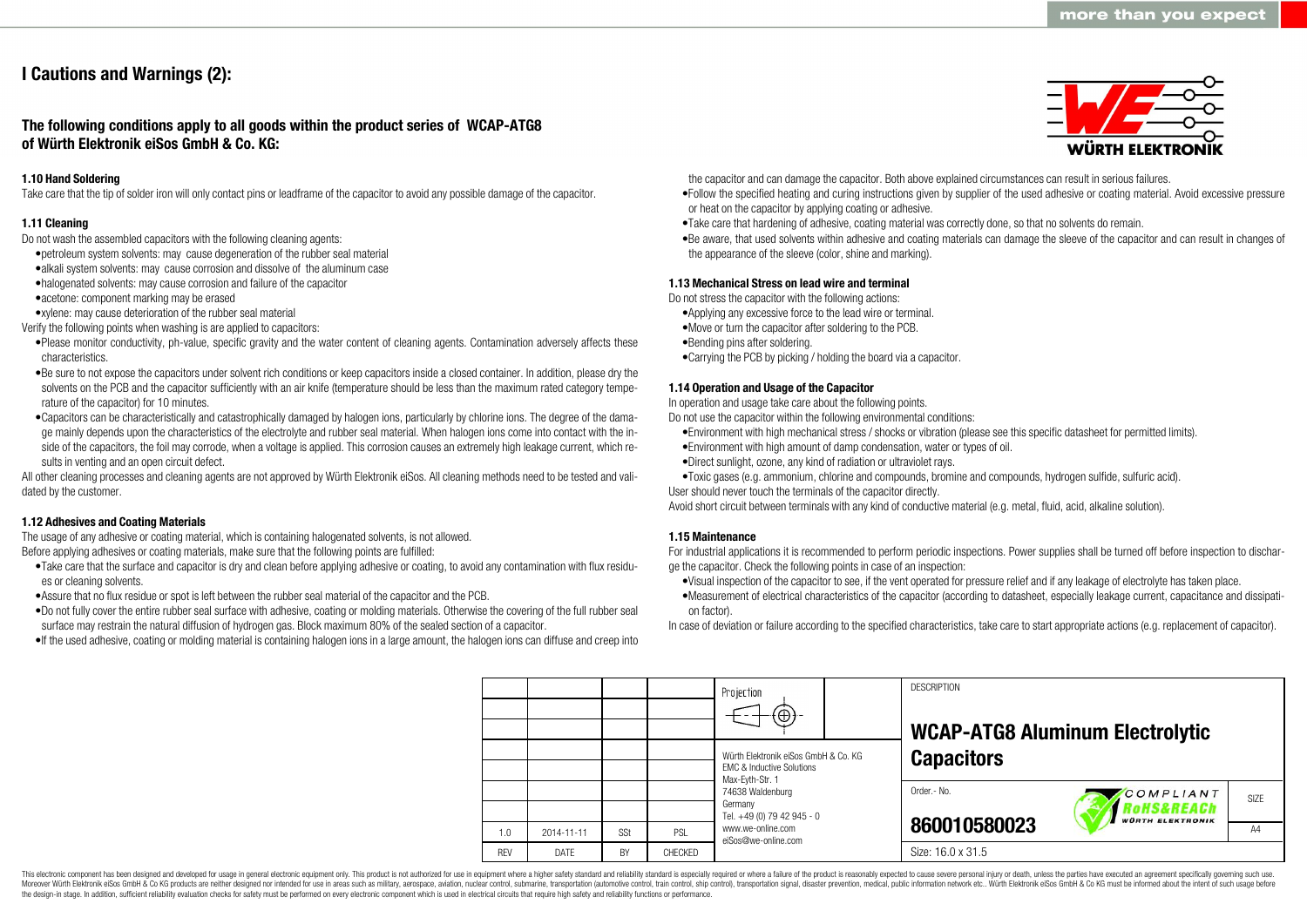# **I Cautions and Warnings (3):**

# **The following conditions apply to all goods within the product series of WCAP-ATG8 of Würth Elektronik eiSos GmbH & Co. KG:**

## **1.16 Emergency Case**

In case of excessive pressure within the capacitor the vent may operate and release this pressure. In case of vent operation gas becomes visible, when the component is in operation. If so, directly turn off the application and disconnect it from the power source. If the application will not be turned off, a possible short circuit of capacitor or a short circuit due to bridging of liquefied gas can possibly damage the circuit and in worst case the application may be dramatically damaged.

Do not stay or position body or face above or in direction of the vent, because in the event of any vent operation, the releasing gas temperature may have over 100 °C.

In case of contact with the electrolyte on skin, wash the skin immediately with soap and water. If the eyes will get in contact with the releasing gas, immediately wash the eyes with water. Whether the gas was inhaled, directly use gargle.

# **1.17 Disposal**

Please contact your local responsible or organization for proper disposal of capacitor.

Also take care to be compliant in order to your local governmental law and restrictions. In case incineration, it should be done with more than 800 °C. Lower temperatures at incineration can result in toxic gases (e.g. chlorine). To avoid any explosion of capacitor, punch holes into the can or crush the capacitor before incineration.



|            |            |     |                | Projection<br>$\Theta$                                                                                                                                       |  | <b>DESCRIPTION</b> | <b>WCAP-ATG8 Aluminum Electrolytic</b>            |                |  |
|------------|------------|-----|----------------|--------------------------------------------------------------------------------------------------------------------------------------------------------------|--|--------------------|---------------------------------------------------|----------------|--|
|            |            |     |                | Würth Elektronik eiSos GmbH & Co. KG<br><b>EMC &amp; Inductive Solutions</b><br>Max-Eyth-Str. 1<br>74638 Waldenburg<br>Germany<br>Tel. +49 (0) 79 42 945 - 0 |  | <b>Capacitors</b>  |                                                   |                |  |
|            |            |     |                |                                                                                                                                                              |  | Order.- No.        | COMPLIANT<br>oHS&REACh<br><b>WÜRTH ELEKTRONIK</b> | SIZE           |  |
| 1.0        | 2014-11-11 | SSt | PSL            | www.we-online.com<br>eiSos@we-online.com                                                                                                                     |  | 860010580023       |                                                   | A <sub>4</sub> |  |
| <b>REV</b> | DATE       | BY  | <b>CHECKED</b> |                                                                                                                                                              |  | Size: 16.0 x 31.5  |                                                   |                |  |

This electronic component has been designed and developed for usage in general electronic equipment only. This product is not authorized for use in equipment where a higher safety standard and reliability standard is espec Moreover Würth Elektronik eiSos GmbH & Co KG products are neither designed nor intended for use in areas such as military, aerospace, aviation, nuclear control, submarine, transportation (automotive control, ship control), the design-in stage. In addition, sufficient reliability evaluation checks for safety must be performed on every electronic component which is used in electrical circuits that require high safety and reliability functions